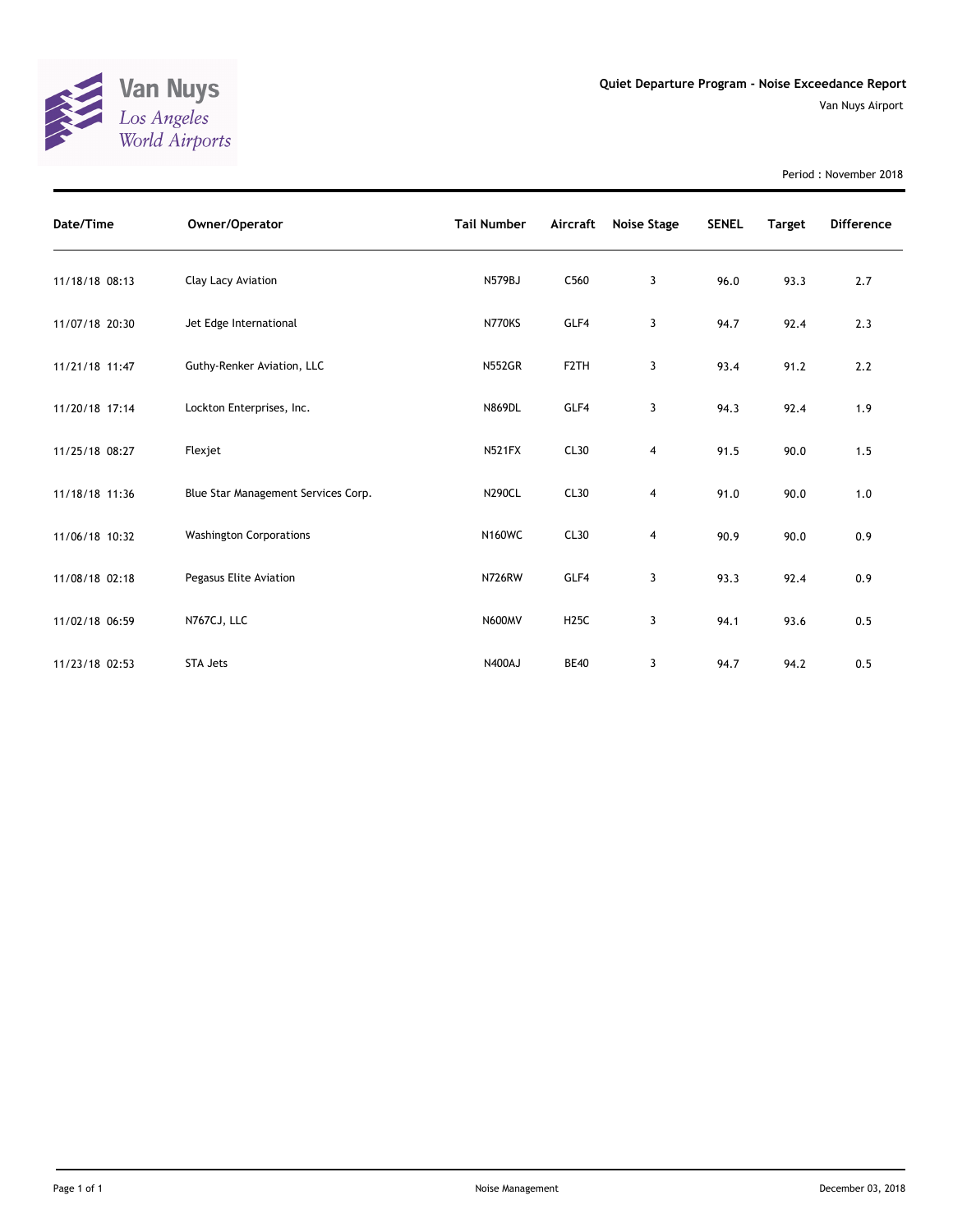

Period : November 2018

| Owner/Operator                         | <b>Departures Exceeding</b><br><b>Target Noise Level</b> | <b>Total Southbound</b><br><b>Jet Departures</b> |
|----------------------------------------|----------------------------------------------------------|--------------------------------------------------|
| Blue Star Management Services Corp.    | 1                                                        | 1                                                |
| Guthy-Renker Aviation, LLC             | 1                                                        |                                                  |
| Lockton Enterprises, Inc.              |                                                          |                                                  |
| <b>Washington Corporations</b>         |                                                          |                                                  |
| N767CJ, LLC                            |                                                          | 2                                                |
| <b>STA Jets</b>                        |                                                          | 12                                               |
| Clay Lacy Aviation                     |                                                          | 29                                               |
| Pegasus Elite Aviation                 |                                                          | 32                                               |
| Flexjet                                | 1                                                        | 48                                               |
| Jet Edge International                 | 1                                                        | 53                                               |
| <b>188 INC</b>                         | 0                                                        | $\mathbf{1}$                                     |
| 26 North Aviation, Inc.                | 0                                                        |                                                  |
| 3B Air, LLC                            | 0                                                        |                                                  |
| 797BD, LLC                             | 0                                                        |                                                  |
| AbbVie US, LLC                         | 0                                                        |                                                  |
| Aero Air, LLC                          | 0                                                        |                                                  |
| Aero Tech LLC                          | 0                                                        |                                                  |
| AeroCab, LLC                           | 0                                                        |                                                  |
| Aerolineas Ejecutivas, SA de CV        | 0                                                        |                                                  |
| Aeromedevac Air Ambulance              | 0                                                        |                                                  |
| Air Lease Corporation                  | 0                                                        |                                                  |
| Air Mellon, LLC                        | 0                                                        |                                                  |
| Air7, LLC                              | 0                                                        |                                                  |
| Ambrose Corporation                    | 0                                                        |                                                  |
| Ameriflight                            | 0                                                        |                                                  |
| <b>AOSky Corporation</b>               | 0                                                        |                                                  |
| Aspen Air Leasing, LLC                 | 0                                                        |                                                  |
| Aurora Jet Partners                    | 0                                                        |                                                  |
| Aviation West Charters, Inc.           | 0                                                        |                                                  |
| <b>BAM Aviation, LLC</b>               | 0                                                        |                                                  |
| Bank of America, N.A.                  | 0                                                        |                                                  |
| Banu, LLC                              | 0                                                        |                                                  |
| BH Aviation, Ltd.                      | 0                                                        | 1                                                |
| Bilton Aircraft Management, Inc.       | 0                                                        |                                                  |
| Blue Spruce Capital Corp.              | 0                                                        |                                                  |
| BOMBARDIER BUSINESS JET SOLUTIONS Inc. | 0                                                        |                                                  |
| Bond Aire, LLC                         | 0                                                        |                                                  |
| <b>BS Aviation Holdings, LLC</b>       | 0                                                        |                                                  |
| CapRock Land Company, LLC              | 0                                                        |                                                  |
| CCH Aviation, LLC                      | 0                                                        |                                                  |
| CENTENNIAL FLIGHT CENTRE Ltd           | 0                                                        |                                                  |

The Van Nuys Airport Fly Friendly - Quiet Departure Program asks that operators of jet aircraft use manufacturer's or NBAA quiet departure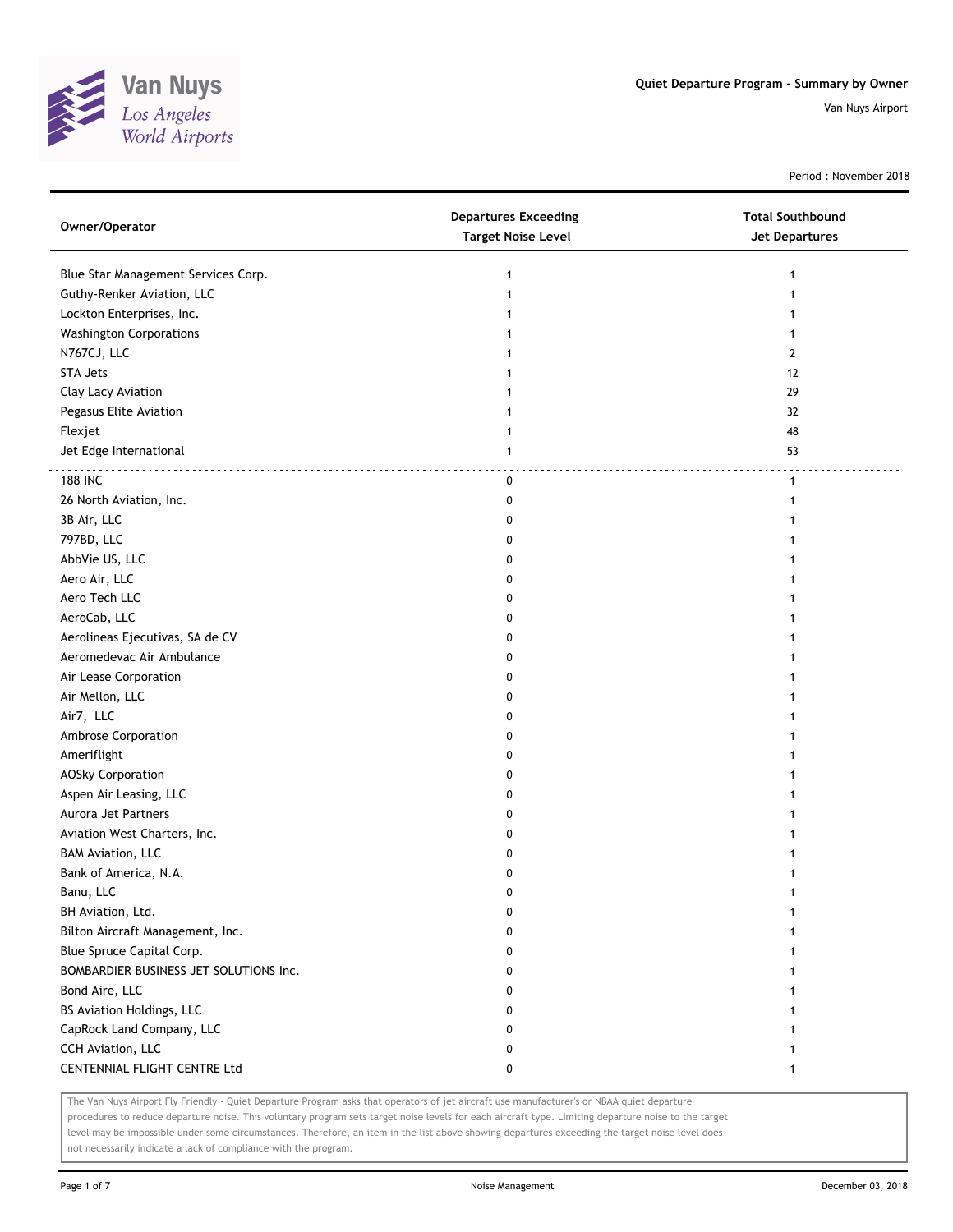

Period : November 2018

| Owner/Operator                              | <b>Departures Exceeding</b><br><b>Target Noise Level</b> | <b>Total Southbound</b><br>Jet Departures |
|---------------------------------------------|----------------------------------------------------------|-------------------------------------------|
| Champion Rent A Car, Inc.                   | 0                                                        | 1                                         |
| Channel Island Aviation, Inc.               | 0                                                        |                                           |
| Charter Airlines, LLC                       | 0                                                        |                                           |
| <b>Cirrus Aviation Services</b>             | 0                                                        |                                           |
| <b>Contour Aviation</b>                     | 0                                                        |                                           |
| Corporate Air, LLC                          | 0                                                        |                                           |
| Corporate Lift, Inc.                        | 0                                                        |                                           |
| Craig Air, LLC                              | 0                                                        |                                           |
| Crow Executive Air                          | 0                                                        |                                           |
| Culbertson Aviation, LLC                    | 0                                                        |                                           |
| DE210 LLC                                   | 0                                                        |                                           |
| Delux Public Charter, LLC                   | 0                                                        |                                           |
| Desert Wings, LLC                           | 0                                                        |                                           |
| Diamond /air, LLC                           | 0                                                        |                                           |
| Dorato Jets, LLC                            | 0                                                        |                                           |
| EG AIR LLC TRUSTEE                          | 0                                                        |                                           |
| Emily Aviation, LLC                         | 0                                                        |                                           |
| Ernie Ball, Inc.                            | 0                                                        |                                           |
| ExcelAire Service, Inc.                     | 0                                                        |                                           |
| Exclusive Jets, LLC                         | 0                                                        |                                           |
| Executive Jet Management                    | 0                                                        |                                           |
| FKM Enterprises, LLC                        | 0                                                        |                                           |
| Flexjet, LLC                                | 0                                                        |                                           |
| <b>Flight Operations</b>                    | 0                                                        |                                           |
| Flight Venture, LLC                         | 0                                                        |                                           |
| Flightcraft Inc                             | 0                                                        |                                           |
| FOUR CORNERS AVIATION LLC                   | 0                                                        |                                           |
| Franklin-Templeton Travel, Inc.             | 0                                                        |                                           |
| FUGA, Inc.                                  | 0                                                        |                                           |
| Gama Aviation Signature Aircraft Management | 0                                                        |                                           |
| Gemini Air Group, LLC                       | 0                                                        |                                           |
| Global Aviation, Inc.                       | 0                                                        |                                           |
| Green Chair Productions, Inc.               | 0                                                        |                                           |
| GS Brothers, Inc.                           | 0                                                        |                                           |
| Hawker RC19, LLC                            | 0                                                        |                                           |
| Independent Cuss LLC                        | 0                                                        |                                           |
| International Charter Service, SA           | 0                                                        |                                           |
| International Jet, LLC                      | 0                                                        |                                           |
| Irish Air, LLC                              | 0                                                        |                                           |
| Ivanhoe Capital Aviation, LLC               | 0                                                        |                                           |
| JAF AVIATION LLC                            | 0                                                        |                                           |

The Van Nuys Airport Fly Friendly - Quiet Departure Program asks that operators of jet aircraft use manufacturer's or NBAA quiet departure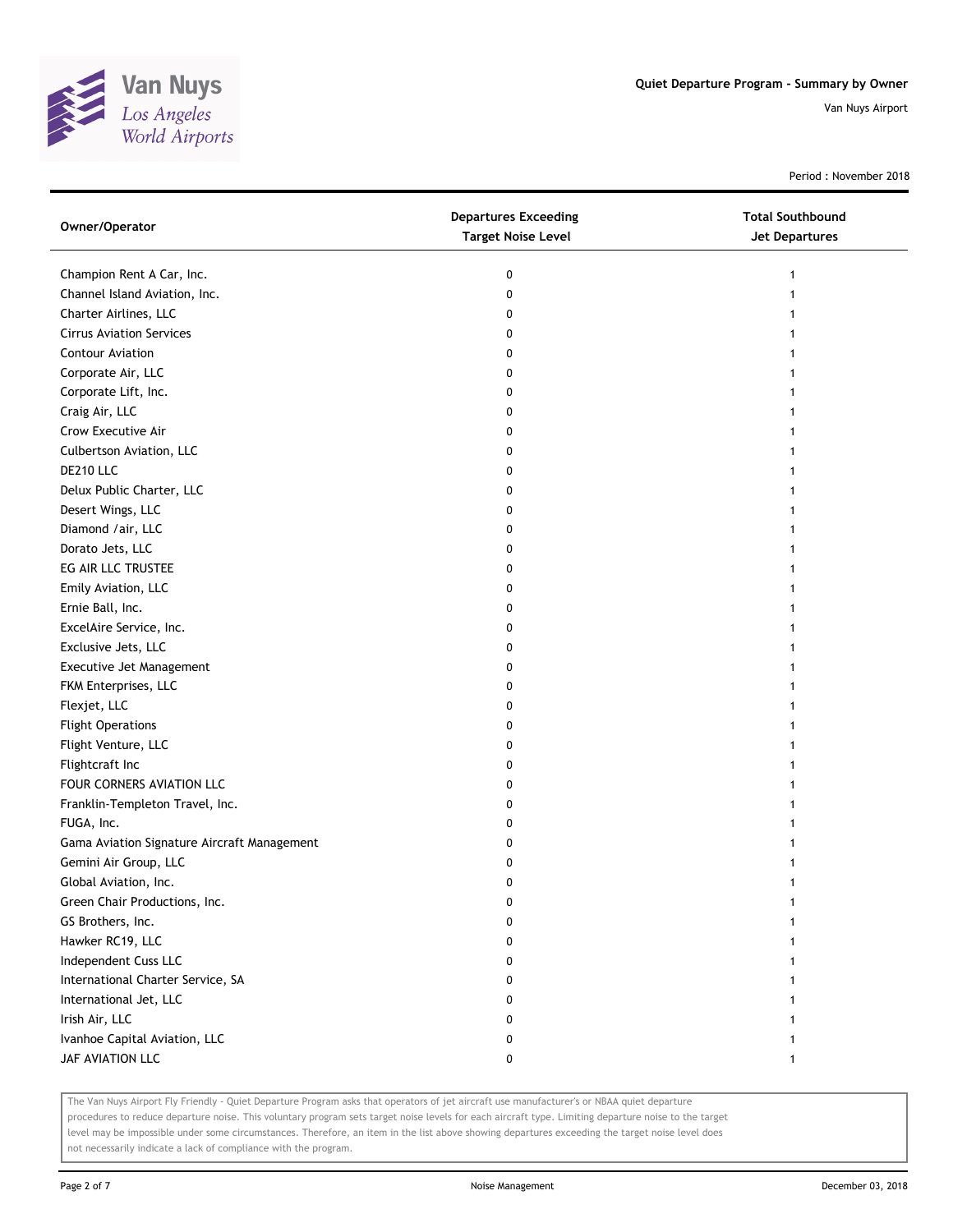

Period : November 2018

| Owner/Operator                           | <b>Departures Exceeding</b><br><b>Target Noise Level</b> | <b>Total Southbound</b><br>Jet Departures |
|------------------------------------------|----------------------------------------------------------|-------------------------------------------|
| Jet Link Investments, Inc.               | 0                                                        |                                           |
| JIMC Aviation, LLC                       | 0                                                        |                                           |
| Journey Aviation, LLC                    | 0                                                        |                                           |
| <b>K5-Aviation GmbH</b>                  | 0                                                        |                                           |
| Kalitta Charters, LLC                    | 0                                                        |                                           |
| Kedec Services, LLC                      | 0                                                        |                                           |
| Latitude 33 Consulting LLC               | 0                                                        |                                           |
| LEGACY PALMS LLC                         | 0                                                        |                                           |
| Lewis Aeronautical, LLC                  | 0                                                        |                                           |
| Mannings Aircraft Management Service     | 0                                                        |                                           |
| MARINE R CORP                            | 0                                                        |                                           |
| McLeod Properties Fontana, LLC           | 0                                                        |                                           |
| Med Flight Air Ambulance, Inc.           | 0                                                        |                                           |
| Midlantic Jet Charters                   | 0                                                        |                                           |
| Millennium Aviation, Inc.                | 0                                                        |                                           |
| Mustang 426NS, LLC                       | 0                                                        |                                           |
| N552ME, LLC                              | 0                                                        |                                           |
| NASHOBA INC                              | 0                                                        |                                           |
| NC Aviation, Inc.                        | 0                                                        |                                           |
| NCP Freedom, LLC                         | 0                                                        |                                           |
| NetJets Europe                           | 0                                                        |                                           |
| NetJets, Inc.                            | 0                                                        |                                           |
| Norman Aircraft Leasing, Inc.            | 0                                                        |                                           |
| Northrop Grumman Corporation             | 0                                                        |                                           |
| <b>NV510 LLC</b>                         | 0                                                        |                                           |
| OB AIR LLC                               | 0                                                        |                                           |
| Pacific Legacy, LLC                      | 0                                                        |                                           |
| Pacific Ocean, SA                        | 0                                                        |                                           |
| PAPPA CHARLIE LLC                        | 0                                                        |                                           |
| Personal Jet Charter Inc                 | 0                                                        |                                           |
| Policia Federal Preventiva               | 0                                                        |                                           |
| RB Aviation LLC                          | 0                                                        |                                           |
| RMR Capital Aviation, LLC                | 0                                                        |                                           |
| Royal Air Freight, Inc.                  | 0                                                        |                                           |
| Sentient Jet                             | 0                                                        |                                           |
| Servicios Privados de Aviacion, SA de CV | 0                                                        |                                           |
| SEVASTOPOL-AVIA Ltd                      | 0                                                        |                                           |
| Sino Jet Management, Ltd.                | 0                                                        |                                           |
| SKYWEST AIRLINES Inc.                    | 0                                                        |                                           |
| SLFJR Holdings, LLC                      | 0                                                        |                                           |
| SP Aviation, Inc.                        | 0                                                        | 1                                         |

The Van Nuys Airport Fly Friendly - Quiet Departure Program asks that operators of jet aircraft use manufacturer's or NBAA quiet departure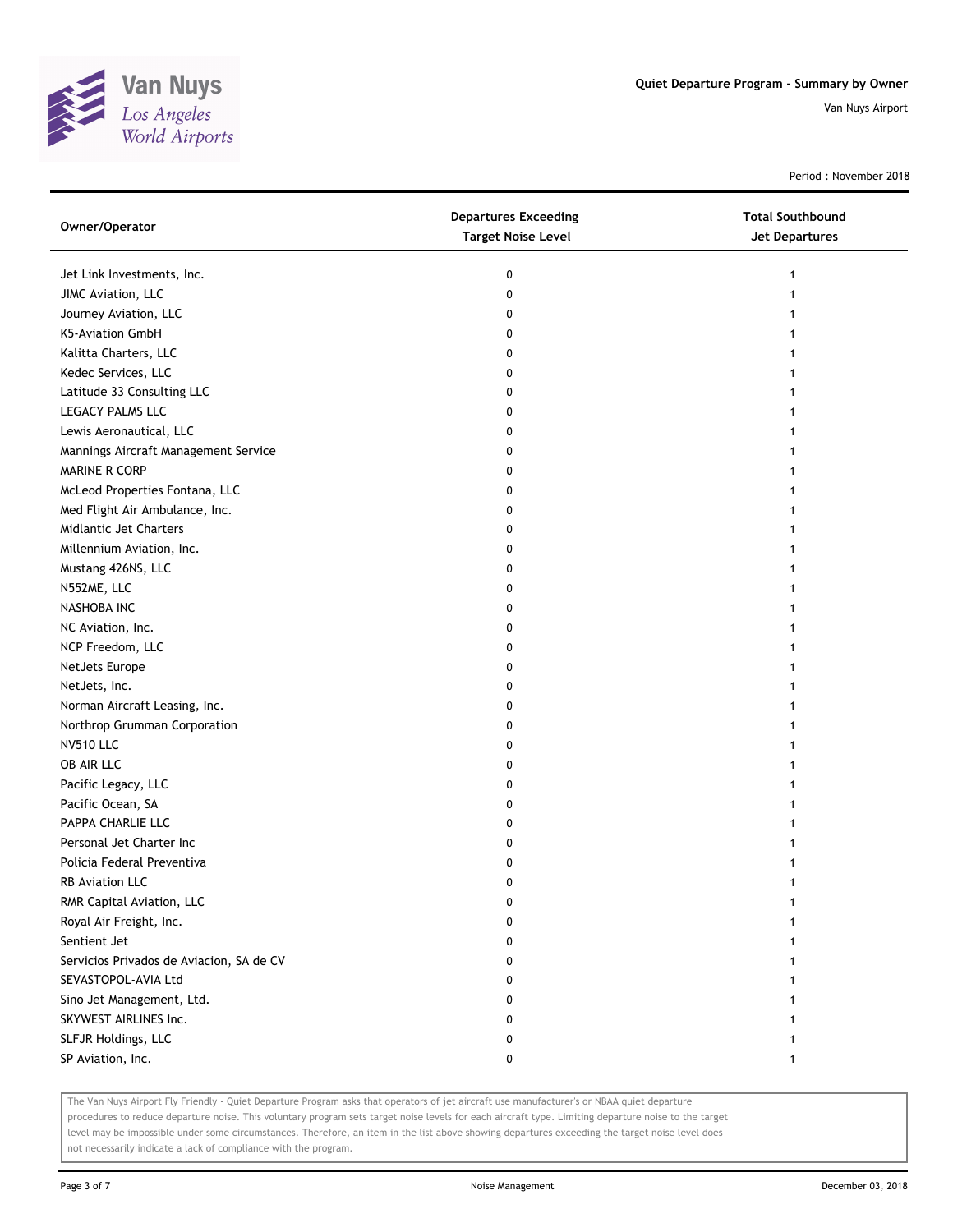

Period : November 2018

| Owner/Operator                         | <b>Departures Exceeding</b><br><b>Target Noise Level</b> | <b>Total Southbound</b><br>Jet Departures |
|----------------------------------------|----------------------------------------------------------|-------------------------------------------|
| Speedbird Aviation, LLC                | 0                                                        | 1                                         |
| <b>Starflite Aviation</b>              | 0                                                        |                                           |
| Starjet, Inc.                          | 0                                                        |                                           |
| STRIB Holdings, LLC                    | 0                                                        |                                           |
| Swift Aircraft Management, LLC         | 0                                                        |                                           |
| T W LEWIS-AVIATION LLC                 | 0                                                        |                                           |
| TAG Aviation (UK), Ltd.                | 0                                                        | 1                                         |
| Tailwind Enterprises, LLC              | 0                                                        |                                           |
| Taughannock Aviation Corporation       | 0                                                        |                                           |
| Tetra Financial Group, LLC             | 0                                                        |                                           |
| THOMPSON SEAN                          | 0                                                        |                                           |
| <b>Thornton Corporation</b>            | 0                                                        |                                           |
| Trego-Dugan Aviation, Inc.             | 0                                                        |                                           |
| <b>United Airlines</b>                 | 0                                                        |                                           |
| Universal Funding Corporation          | 0                                                        |                                           |
| VMI Enterprises, LLC                   | 0                                                        |                                           |
| Wanger Jones Helsley PC                | 0                                                        | 1                                         |
| Western Airways, Inc.                  | 0                                                        |                                           |
| WestRiver Management, LLC              | 0                                                        |                                           |
| Whiteco Transportation, LLC            | 0                                                        |                                           |
| Wilshire Associates, Inc.              | 0                                                        |                                           |
| Windsor Jet Management                 | 0                                                        |                                           |
| 199ML, LLC                             | 0                                                        | 2                                         |
| AEROLITORAL S.A. de C.V.               | 0                                                        | 2                                         |
| Aircraft Evaluation & Management, Inc. | 0                                                        | 2                                         |
| ATI Jet, Inc.                          | 0                                                        | 2                                         |
| <b>Blue Horizon Holdings LLC</b>       | 0                                                        | 2                                         |
| Business Jet Managers, Inc.            | 0                                                        | 2                                         |
| Capital City Jet Center, Inc.          | 0                                                        | 2                                         |
| Chatfield Air Ambulance, Inc.          | 0                                                        | 2                                         |
| CitationAir                            | 0                                                        | 2                                         |
| Club Jet                               | 0                                                        | 2                                         |
| Cohen Aviation Leasing, LLC            | 0                                                        | 2                                         |
| Compania Ejecutiva, SA de CV           | 0                                                        | 2                                         |
| Corporate Flight Management, Inc.      | 0                                                        | $\mathbf{2}$                              |
| Crescent Heights Sales, Inc.           | 0                                                        | 2                                         |
| CX 34, LLC                             | 0                                                        | $\mathbf{2}$                              |
| Daniel Island Aviation, LLC            | 0                                                        | 2                                         |
| <b>East Holdings Limited</b>           | 0                                                        | 2                                         |
| Echo Leasing, LLC                      | 0                                                        | $\mathbf{2}$                              |
| ESTRELLA AVIATION III LLC              | 0                                                        | $\mathbf{2}$                              |

The Van Nuys Airport Fly Friendly - Quiet Departure Program asks that operators of jet aircraft use manufacturer's or NBAA quiet departure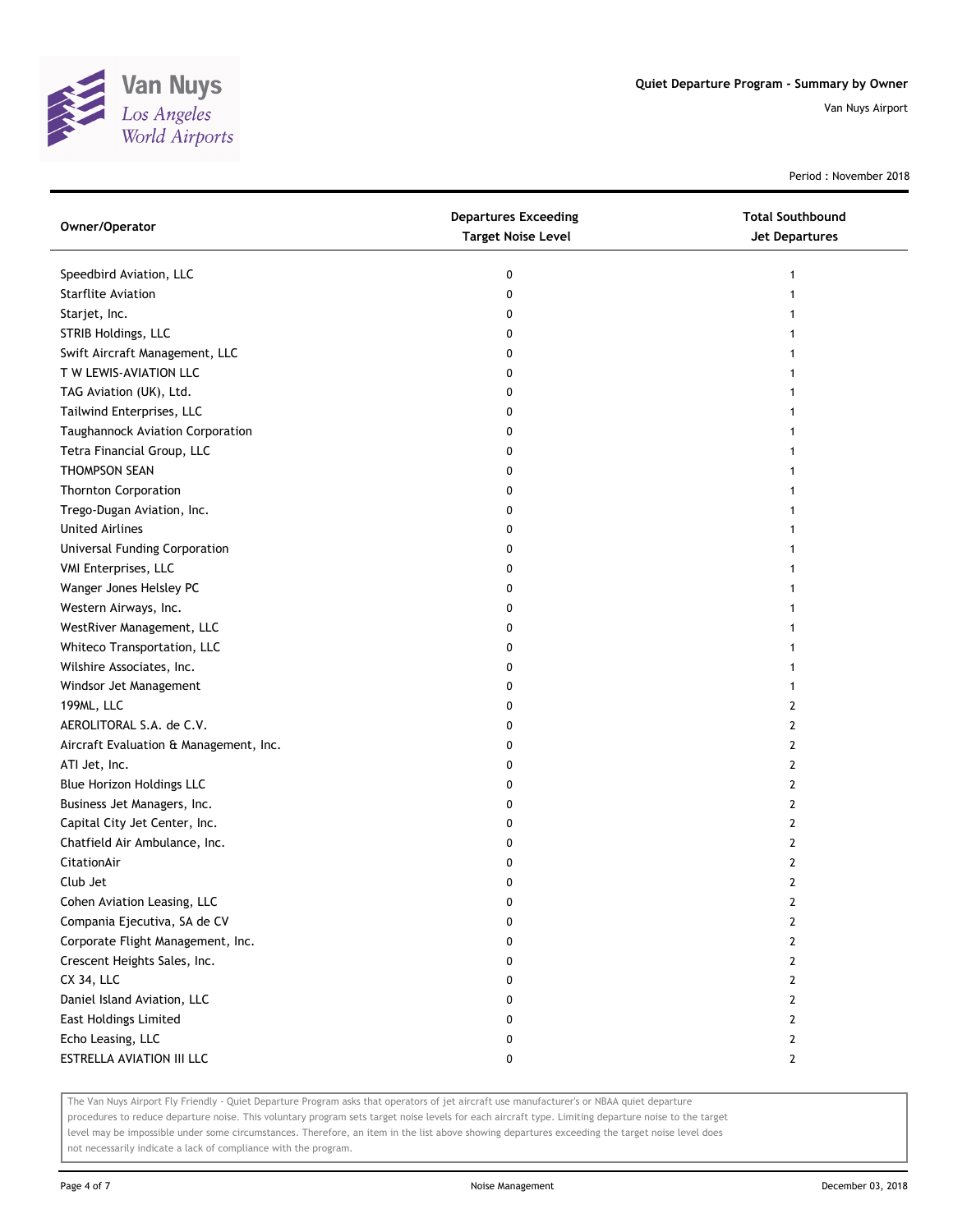

Period : November 2018

| Owner/Operator                                  | <b>Departures Exceeding</b><br><b>Target Noise Level</b> | <b>Total Southbound</b><br><b>Jet Departures</b> |
|-------------------------------------------------|----------------------------------------------------------|--------------------------------------------------|
| Executive Airlines, SL                          | 0                                                        | 2                                                |
| Flexjets                                        | 0                                                        | $\mathbf{2}$                                     |
| Floraero, LLC                                   | 0                                                        | 2                                                |
| Flying Cats Air, LLC                            | 0                                                        | 2                                                |
| <b>Flying Group</b>                             | 0                                                        | 2                                                |
| GreenEagles, LLC                                | 0                                                        | 2                                                |
| Las Vegas Sands Corp.                           | 0                                                        | 2                                                |
| Leonard Green & Partners, LLC                   | 0                                                        | 2                                                |
| LFG Aviation 4 Inc                              | 0                                                        | 2                                                |
| Malibu Consulting, Ltd.                         | 0                                                        | 2                                                |
| MEM Jet, LLC                                    | 0                                                        | 2                                                |
| Meridian Air Charter                            | 0                                                        | $\overline{2}$                                   |
| N780BH, LLC                                     | 0                                                        | $\overline{2}$                                   |
| Paragon Airways                                 | 0                                                        | $\overline{2}$                                   |
| PDKAA 250 HM Partners, LLC                      | 0                                                        | 2                                                |
| PHILLIPS/BPX SHARED SERVICES AVIATION           | 0                                                        | 2                                                |
| PMC Global, Inc.                                | 0                                                        | $\mathbf{2}$                                     |
| Priester Aviation, LLC                          | 0                                                        | 2                                                |
| Prime Jet, LLC                                  | 0                                                        | 2                                                |
| Private Jets, Inc.                              | 0                                                        | 2                                                |
| Rancho Pacific Holdings, LLC                    | 0                                                        | 2                                                |
| Raynemen, LLC                                   | 0                                                        | 2                                                |
| Redhawk One, LLC                                | 0                                                        | 2                                                |
| Scott, D. Gregory                               | 0                                                        | $\mathbf{2}$                                     |
| Sky One Holdings, LLC DBA Privaira              | 0                                                        | 2                                                |
| TLW Trading, LLC                                | 0                                                        | 2                                                |
| United Medical Devices, LLC                     | 0                                                        | $\mathbf{2}$                                     |
| Viking Travel Services Limited                  | 0                                                        | 2                                                |
| West Air (USA)                                  | 0                                                        | 2                                                |
| West Coast Charters, LLC                        | 0                                                        | 2                                                |
| Wheels Up                                       | 0                                                        | 2                                                |
| Williams Communities, LLC                       | 0                                                        | $\mathbf{2}$                                     |
| Agassi Enterprises, Inc.                        | U                                                        | 3                                                |
| Awaiting Documentation                          | 0                                                        | 3                                                |
| Beverly Hills Exotic Collection, LLC            | 0                                                        | 3                                                |
| Canyon Partners, LLC                            | 0                                                        | 3                                                |
| Erin Air, Inc.                                  | 0                                                        | 3                                                |
| <b>Grossman Company Properties</b>              | 0                                                        | 3                                                |
| Jet Aviation Flight Services, Inc.              | 0                                                        | 3                                                |
| KMR Aviation, Inc.                              | 0                                                        | 3                                                |
| Landmark Aviation Aircraft Management & Charter | 0                                                        | 3                                                |

The Van Nuys Airport Fly Friendly - Quiet Departure Program asks that operators of jet aircraft use manufacturer's or NBAA quiet departure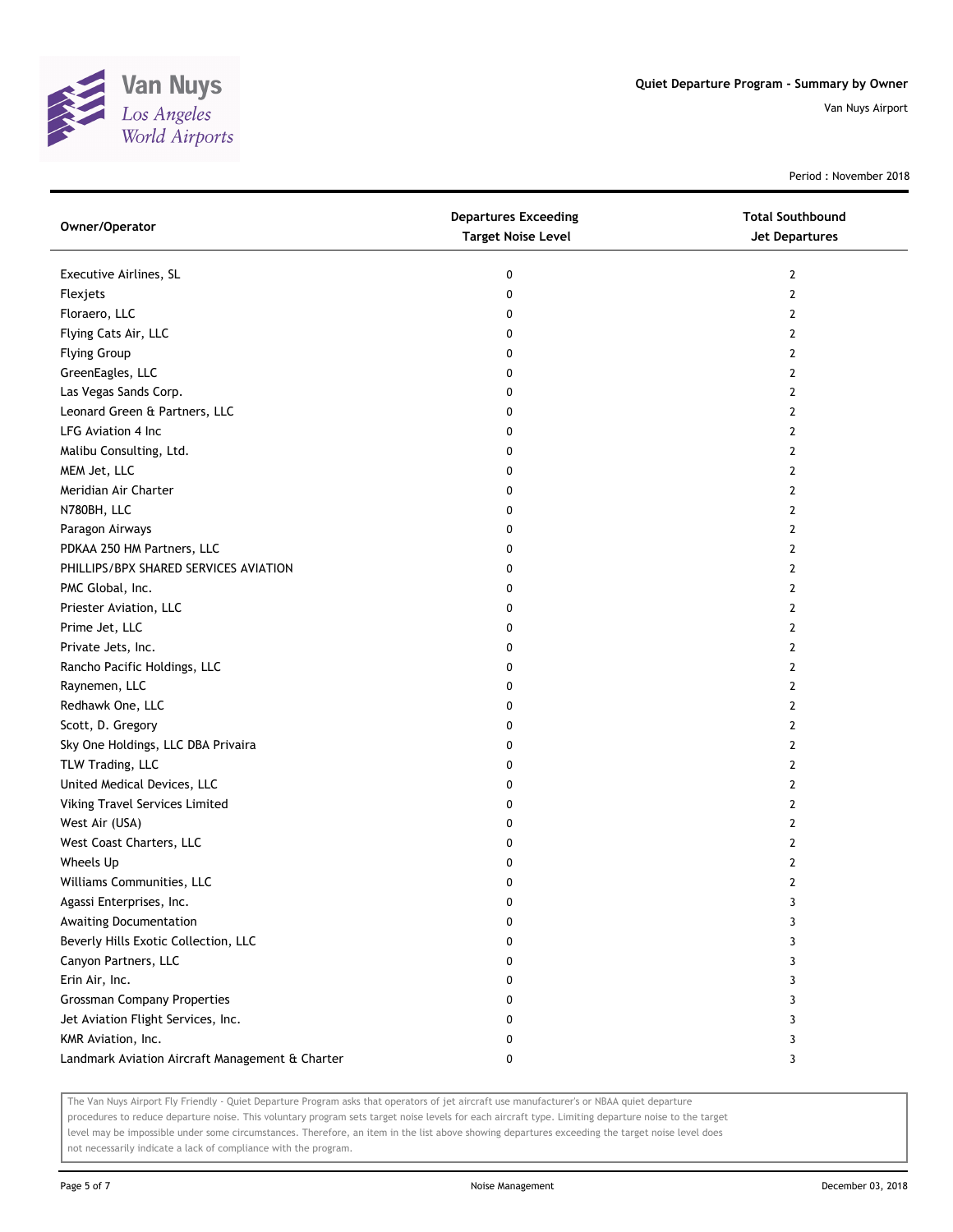

Period : November 2018

| Owner/Operator                    | <b>Departures Exceeding</b><br><b>Target Noise Level</b> | <b>Total Southbound</b><br><b>Jet Departures</b> |
|-----------------------------------|----------------------------------------------------------|--------------------------------------------------|
| <b>MB Airways</b>                 | 0                                                        | 3                                                |
| Memley Aviation                   | 0                                                        | 3                                                |
| Mountain Aviation, Inc            | 0                                                        | 3                                                |
| <b>NEXjet Corporation</b>         | 0                                                        | 3                                                |
| PAP Aviation, LLC                 | 0                                                        | 3                                                |
| Trans-Pacific Air Charter, LLC    | 0                                                        | 3                                                |
| VistaJet Limited                  | 0                                                        | 3                                                |
| VLJ HA-420, LLC                   | 0                                                        | 3                                                |
| Aviation Consultants, Inc.        | 0                                                        | 4                                                |
| Contemporary Vista, LLC           | 0                                                        | 4                                                |
| Execuflight, Inc.                 | 0                                                        | 4                                                |
| <b>Flight Options</b>             | 0                                                        | 4                                                |
| Flightworks                       | 0                                                        | 4                                                |
| <b>Gama Aviation</b>              | 0                                                        | 4                                                |
| Gama Charters, Inc.               | 0                                                        | 4                                                |
| L & G Aviation, LLC               | 0                                                        | 4                                                |
| Leveled Wings, LLC                | 0                                                        | 4                                                |
| NMH Aviation, Inc.                | 0                                                        | 4                                                |
| Terra Dulce, LLC                  | 0                                                        | 4                                                |
| <b>Tutor-Saliba Corporation</b>   | 0                                                        | 4                                                |
| Westman Development, LLC          | 0                                                        | 4                                                |
| CI Jets                           | 0                                                        | 5                                                |
| Cinco Air Charter, LLC            | 0                                                        | 5                                                |
| Desert Jet, LLC                   | 0                                                        | 5                                                |
| Fair Wind Air Charter             | 0                                                        | 5                                                |
| Jet Set Aircraft, Inc.            | 0                                                        | 5                                                |
| Oakmont Corporation               | 0                                                        | 5                                                |
| Pacific Coast Jet, LLC            | 0                                                        | 5                                                |
| Presidential Aviation, Inc.       | 0                                                        | 5                                                |
| Regency Air, LLC                  | 0                                                        | 5                                                |
| Talon Air, Inc.                   | 0                                                        | 5                                                |
| Cove Aviation Partners, LLC       | 0                                                        | 6                                                |
| Delta Private Jets                | 0                                                        | 6                                                |
| Dumont Jets                       | 0                                                        | 6                                                |
| FL Aviation Corp.                 | 0                                                        | 6                                                |
| Latitude 33 Aviation, LLC         | 0                                                        | 6                                                |
| NETJETS AVIATION Inc.             | 0                                                        | 6                                                |
| Paragon Transport Management, LLC | 0                                                        | 6                                                |
| <b>UPS Airlines</b>               | 0                                                        | 6                                                |
| Jet Linx Aviation, LLC            | 0                                                        | $\overline{7}$                                   |
| <b>AVJET Corporation</b>          | 0                                                        | 8                                                |

The Van Nuys Airport Fly Friendly - Quiet Departure Program asks that operators of jet aircraft use manufacturer's or NBAA quiet departure